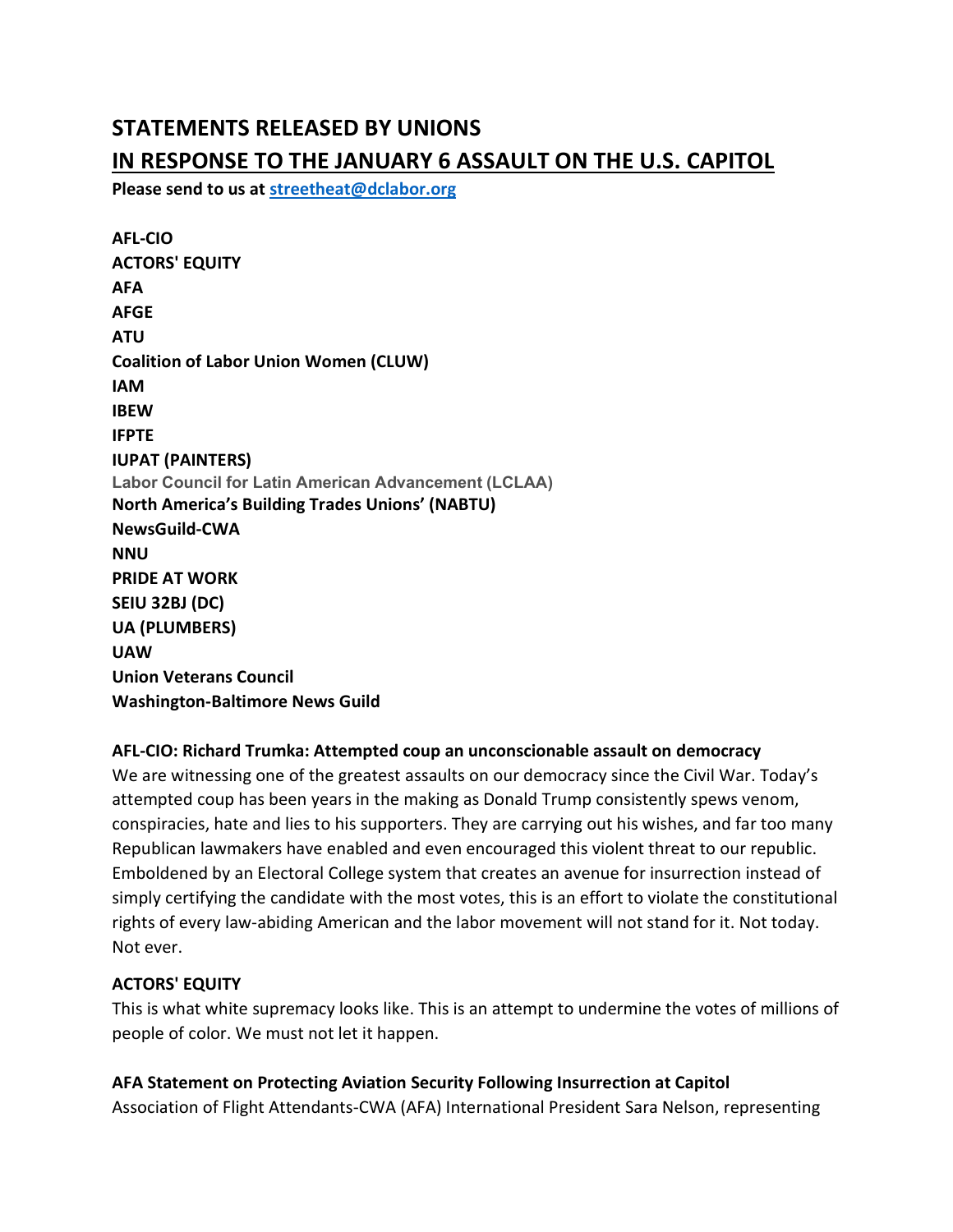nearly 50,000 Flight Attendants at 17 airlines, released the following statement: "Air travel is safe because everyone follows a strict set of rules, based on the spirit that 'we're all in this together.' The mob mentality behavior that took place on several flights to the D.C. area yesterday was unacceptable and threatened the safety and security of every single person onboard. It will not happen again. There's a reason that there are strict penalties and fines for failing to comply with crewmember instructions. Enforcement keeps everyone safe. "Our first priority in aviation safety and security is to keep any problems on the ground. Some of the people who traveled in our planes yesterday participated in the insurrection at the Capitol today. Their violent and seditious actions at the Capitol today create further concern about their departure from the DC area. Acts against our democracy, our government, and the freedom we claim as Americans must disqualify these individuals from the freedom of flight. "We in aviation have a serious role to play in national security. Airlines, in coordination with TSA, DHS, FAA, DOT and law enforcement must take all steps to ensure the safety and security of passengers and crew by keeping all problems on the ground."

#### AFGE: Largest Federal Workers Union Condemns Anti-Democracy Riots at U.S. Capitol

Everett Kelley, president of the American Federation of Government Employees (AFGE), the largest union representing 700,000 federal employees, today issued the following statement: "Today, in a shocking scene watched by Americans across the nation, the President of the United States encouraged a mob of anti-democracy protestors to breach the security perimeter of the U.S. Capitol, forcing a lockdown, and endangering the safety of members of Congress, workers at the Capitol, innocent civilians who live nearby, and the law enforcement officials charged with keeping the peace.

"It is nothing short of a desperate attempt to use violence to cling onto power after a clear defeat at the ballot box. These rioters must comply with the wishes of law enforcement and leave the area immediately.

"But no matter what happens today, the people have spoken. Joe Biden will be our next president and Kamala Harris our next vice president. We will not surrender our democracy."

#### ATU: The ATU condemns unprecedented and heinous assault on democracy

Amalgamated Transit Union International President John Costa released the following statement in response to today's attempted takeover of the U.S. Capitol building: "Today is a dark and devastating day in our country's history. What was supposed to be a routine procedure to follow the Constitution and certify the democratically decided election turned into a violent siege on the U.S. Capitol and the foundations of our democracy. While our Nation was founded on freedom of speech and the right to have a voice, this was not an exercise of those rights. We condemn the actions of those turning to violence and mob rule. We will not stand for this unprecedented and heinous assault on our democratic principles."

#### Coalition of Labor Union Women (CLUW)

The Coalition of Labor Union Women (CLUW) is infuriated by the attacks at the U.S. Capitol and the enabling of riots by the current administration. There is no question that this is an attack on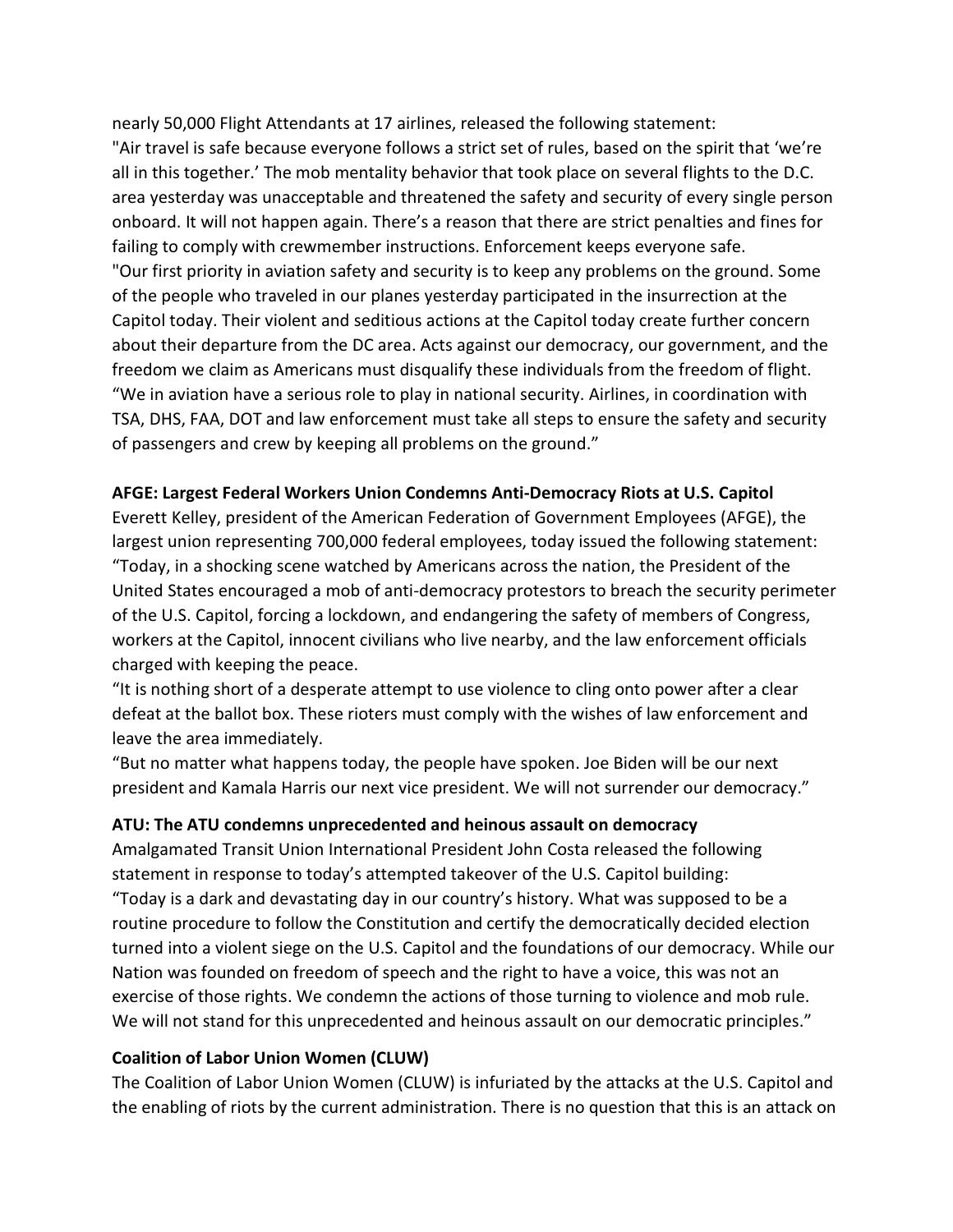our democracy.

Yesterday, there were countless mass protestors seizing the U.S. Capitol Building and damaging property, leaving four people dead. Immediately, House and Senate members had to evacuate for safety. These tragic sequences of events have proven that the current administration has accepted these violent assaults even when it can cause severe damage to our democracy. At CLUW, we vow to do everything we can to save our democracy from destruction. Over 200 years, our democracy has relied on a peaceful transition of power. And we continue to ensure the Biden-Harris transition in 2021. Protecting our governance is not right or left; it's American. CLUW President Elise Bryant shared the following words:

Today, when armed protesters, bent on violence, came to the Capitol where were the troops? What happened to the tear gas and the rubber bullets? The attempted coup, inflamed by a loser, soon to be ex-president, is the America that Donald Trump hopes will keep him in office. Well, he's wrong and so are his co-conspirators! America's might is not in her weapons, but in the hearts of her people who know right from wrong. A crime has been committed and those who engaged or enabled it shall be investigated, charged, and will pay for their crimes. We, the people, have spoken — it's time for a new president and today's lawlessness is proof positive it is time for a change!

We will continue to fight to protect our democracy.

### IAM: Robert Martinez Jr. @IAMBobMartinez

Violence is never the answer. The rioters in Washington, DC will not stop our sacred traditions of democracy and the peaceful transfer of power. The @MachinistsUnion and the labor movement will not stand for it.

#### IBEW

IBEW International President Lonnie R. Stephenson issued the following statement in response to today's attack on the U.S Capitol:

"Today's attack on the U.S. Capitol by violent extremists represents a direct assault on our democratic system. Blame for this horrific event lies directly on the shoulders of President Trump and his enablers in Congress, who have deliberately spread disinformation about the validity of the 2020 election, threatened our constitutional system by disregarding the will of America's voters and promoted an atmosphere of violence that led to what happened today. For too long, Trump's extremist rhetoric, venomous attacks and deranged conspiracy theories have undermined America's faith in democracy, divided Americans against each other and poisoned political debate in this nation.

It's clear that one more day of Trump in office represents a direct threat to the health of our republic and we demand his immediate resignation. If Trump does not resign, we call on Vice President Mike Pence and members of the cabinet to invoke the 25th Amendment to remove him.

We also condemn the efforts of some Republican lawmakers to overturn the will of the American people by refusing to certify the results of the Electoral College. This represents an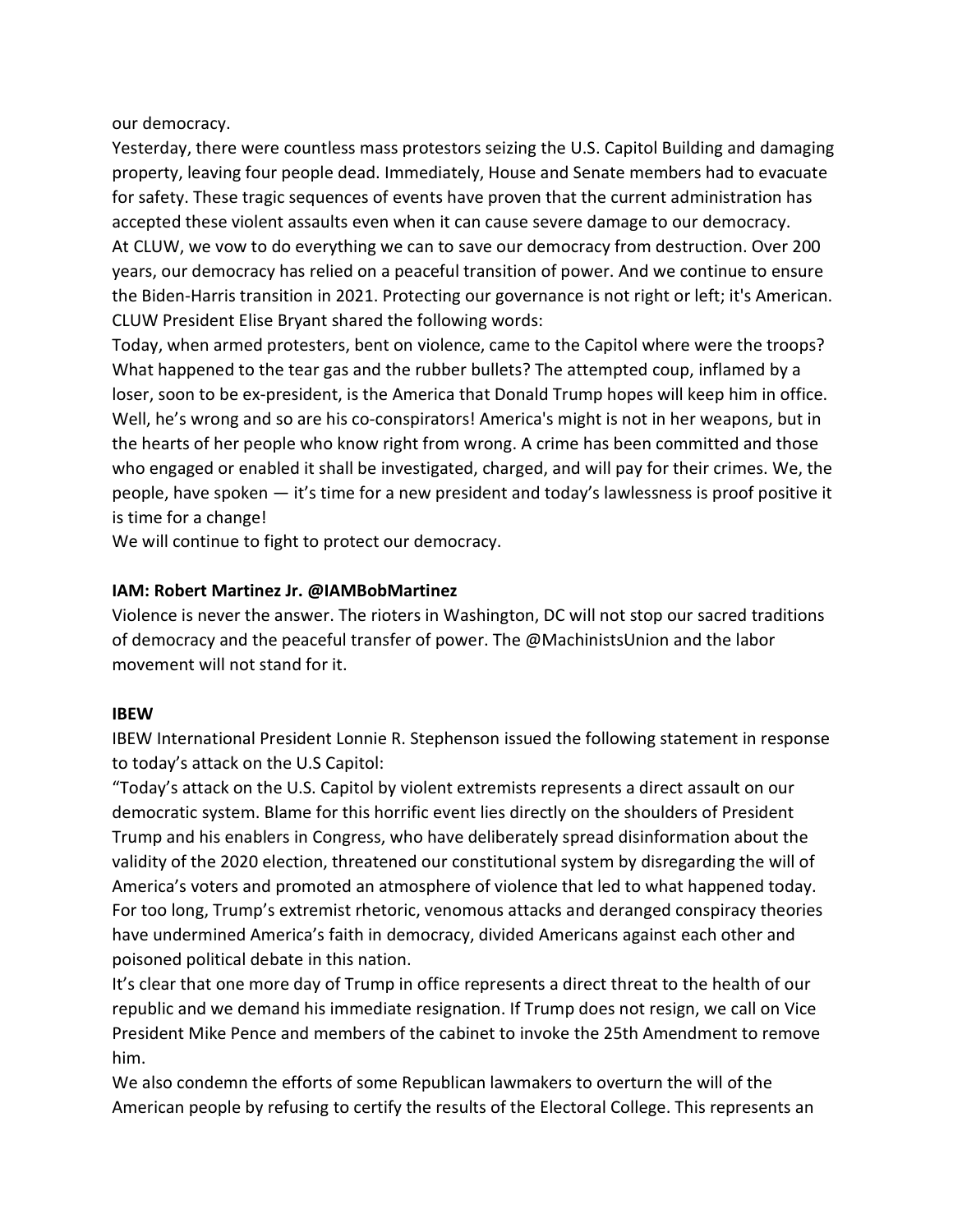unprecedented effort to invalidate a democratic election.

Any member of Congress who attempts to thwart the will of the American people as expressed in a democratically held presidential election has no place in the people's house."

# IFPTE Condemns Insurrection Attempt on U.S. Capitol

TRUMP AND SUPPORTERS AIM TO OVERTHROW THE PRESIDENTIAL ELECTION The International Federation of Professional & Technical Engineers (IFPTE) issued the following statement in response to the insurrection attempt by President Trump and his supporters today at the United States Capitol.

"IFPTE categorically condemns the violent act of insurrection by President Trump and thousands of his supporters. The blame falls clearly with President Trump himself, and his enablers in Congress, who have instigated and encouraged today's seditious actions. The people who stormed and took control of our historic Capitol destroyed property, took over offices, and took over chambers of Congress itself, while staff and members were escorted to secure areas to protect their lives. IFPTE further understands that one person was shot and has tragically succumbed to her injuries".

"Make no mistake about it, this is a transparent effort to overturn a presidential election. It is a culmination of many attempts to undermine our Democracy and prevent our Democratically elected President-Elect from assuming office on January 20th. These people are not 'protestors', they are domestic terrorists and should be treated as such in the eyes of the law. The United States does not bow to domestic terrorism."

"IFPTE calls on Vice President Pence to exercise the 25th Amendment and move to immediately have President Trump removed from office. Furthermore, and as soon as it is safe to do so, IFPTE encourages Congress to finish their work and certify the Presidential election."

# IUPAT (PAINTERS)

We are saddened by today's flagrant attack on our democracy. The attempted coup has been instigated by too many Republican politicians, namely @realDonaldTrump. Any politician who incited or promoted what happened today is no friend of workers. We stand with our sisters and brothers in the labor movement ready to defend our democratic institutions.

LCLAA vehemently condemns the acts of violence and insurrection that took place in our nation's capital on Wednesday, January 6, 2021. This seditious and lamentable event, was led by extremist and racist groups in an attempt to change the results of the presidential election. What is worse, this assault on our democracy was encouraged by the very person who is supposed to guarantee American safety; President Trump.

Since taking office in 2017, Trump has done nothing but divide our country, by planting hatred and bigotry. For far too long Trump has fed lies and misinformation to his supporters, through incendiary messages that undermined our nation's democracy, the will of the people, and therefore resulted in these unacceptable acts of domestic terrorism.

Yesterday we witnessed Trump applaud this despicable attempted coup, yet a few months ago, he condemned scores of Americans who took to the streets in defense of Breonna Taylor, George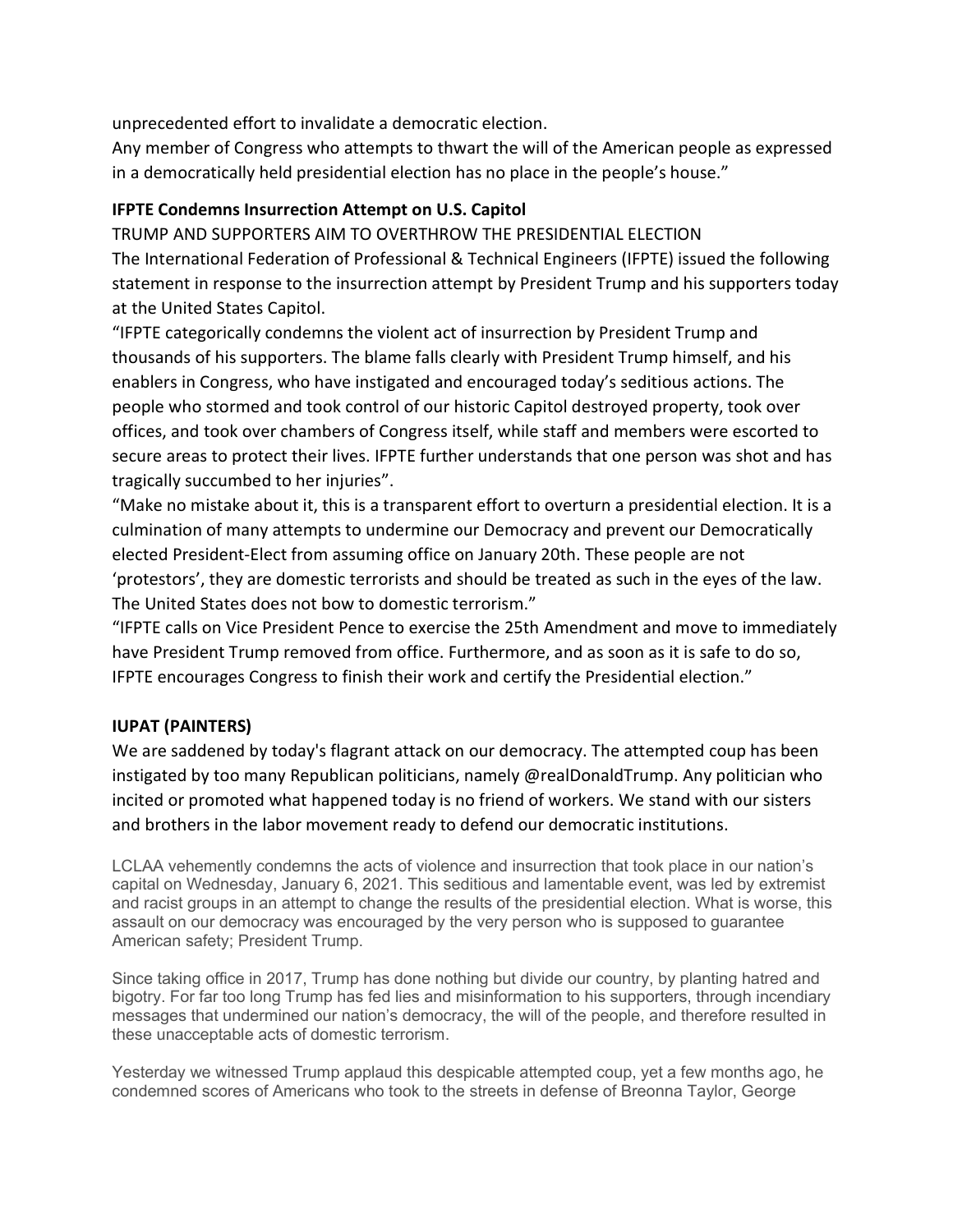Floyd, and Ahmaud Arbery's life, to name just three of the countless lives that have been lost due to the escalation in racial injustice.

#### Labor Council for Latin American Advancement (LCLAA)

LCLAA stands with a growing number of legislators who believe that the president's removal from office is warranted. The most immediate way of doing so would be by invoking the 25 Amendment. This would require Vice President Pence, along with a majority of the Cabinet to declare the President "unable to discharge the powers and duties of his office," in a written declaration. Additionally we demand that all elected officials who have enabled the president's detrimental actions be held accountable. LCLAA will remain committed to peacefully mobilizing and elevating the voices of workers who have spoken through the power of their vote and therefore protecting the democratic values that characterize our nation.

"We are witnessing a blatant attempt against the voice of the people, against voters and the constitution and democratic processes and values, and it is shameful to see that it is our nation's president, the one who is encouraging this illegal insurrection," said Yanira Merino, LCLAA National President. "It is our responsibility to ensure that our elected officials respect the will of the people, and LCLAA is committed to continuing mobilizing and peacefully elevating our voices of working families and in defense of our democracy."

"We cannot sit and silently contemplate our rights being ripped away from us, and our voices being silenced. LCLAA joins those who are demanding immediate action be taken in order to hold those responsible for yesterday's seditious acts, fully accountable, said Jose Vargas, LCLAA Executive Director. Yesterday's violent mob, largely remained unmolested by police authorities, a stark contrast to what we have seen happen to protestors of color, who for over a year have peacefully taken to the streets their demand for equal rights, and have been met with tear gas, rubber bullets, and swinging batons. We need congress to act now in order to eradicate the hatred, divisions, and mayhem that this president has instituted as part of his policy agenda. Our nation's future depends on us acting today.

#### North America's Building Trades Unions' (NABTU)

NABTU CALLS FOR PRESIDENT TRUMP TO STEP DOWN IMMEDIATELY

WASHINGTON, DC – Jan. 6, 2021 — Today, North America's Building Trades Unions' (NABTU) President Sean McGarvey released the following statement in response to the mob of domestic terrorists that attacked the U.S. Capitol building during the electoral college certification proceedings:

"Today's despicable events are unprecedented, and, as we have all seen, are extremely dangerous. North America's Building Trades Unions call on President Trump to immediately step down and transfer power per the Constitution and the Presidential Succession Act of 1947. If he refuses, the Cabinet must immediately invoke the 25th amendment to remove the President. Any less action by the Cabinet, and America should consider them all coconspirators.

"We also call on Senators Cruz and Hawley to immediately resign along with the twelve other U.S. Senators and the 140 House members objecting to the Electoral College certification. They all must step down immediately.

"We call on a bipartisan commission to investigate and identify all planners, funders, and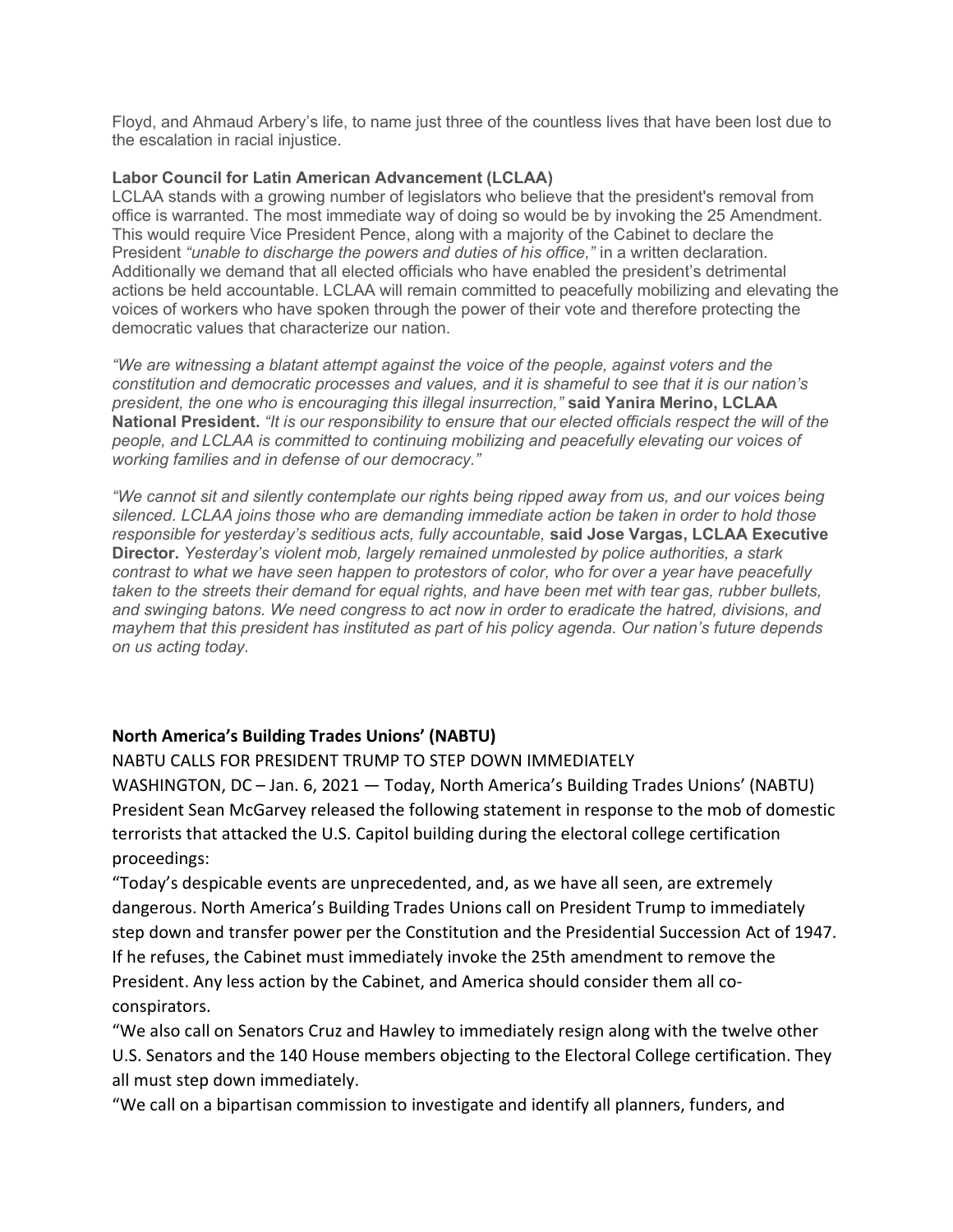coordinators of this attempted coup and refer them to prosecution by the U.S. Justice Department, and further for them to be prosecuted to the fullest extent of the law. "If these actions are not taken immediately, in anticipation of what is already one of the worst domestic episodes in our country's history, things could get much worse over the next 14 days very quickly. Thus, we urge all law-abiding Americans to stand up and demand the same to protect our precious democracy from tyrants and thugs."

#### NewsGuild-CWA

#### Jon Schleuss, President

Yesterday's insurrection at the U.S. Capitol was a threat to democracy and an assault on press freedoms. While a violent mob roamed the Capitol, reporters continued doing their jobs, despite knowing that they were likely targets of the attackers since silencing the free press has long been a strategy for fascists. Police temporarily abandoned several floors where reporters were located, putting them at even greater risk.

This shameful assault is the direct result of the rhetoric spewed by politicians incapable of accepting the truth, or cynically relying on falsehoods to inflame division for political gain. The president and lawmakers who spread these lies have blood on their hands.

Outside the Capitol, an angry and violent mob attacked camera crews and reporters, stealing and damaging equipment. Although few rioters were arrested, in the evening police briefly detained journalists as they worked to cover the mayhem, despite the fact that journalists were clearly exempted from the D.C. curfew.

Thankfully it appears that no journalists were severely injured yesterday.

"Yesterday was an absolute embarrassment for the U.S." said NewsGuild-CWA President Jon Schleuss. "It's the role of the free press in a democracy to report, give context and inform the public, especially during times of chaos.

"The world witnessed the assault on our democracy thanks to the courageous work of journalists who put themselves in harm's way to report the news. I saw what the rest of the world saw—a deluded mob invading our house of democracy in an attempt to subvert an election," Schleuss added.

Immediate action must be taken to stabilize and support the core base of our democracy: a free press informing the electorate.

Media literacy should be required in schools: Yesterday's mob acted on lies spread by politicians and operatives intent on spreading misinformation. It's clear that we need to prioritize media literacy in our education system. Too many people accept lies and conspiracy theories as fact. Media literacy education would provide our children with the skills necessary to understand the intent behind messages: understanding bias, determining fact from fiction and looking for alternative sources of information. Media literacy is essential if we intend to confront extremism, radicalization and racism.

More local news jobs now: The chaos and discord we are seeing is in part due to the erosion of local news across the U.S. There are more than 40,000 fewer journalists working in America today than there were a decade ago, which has left a vacuum that increasingly is filled with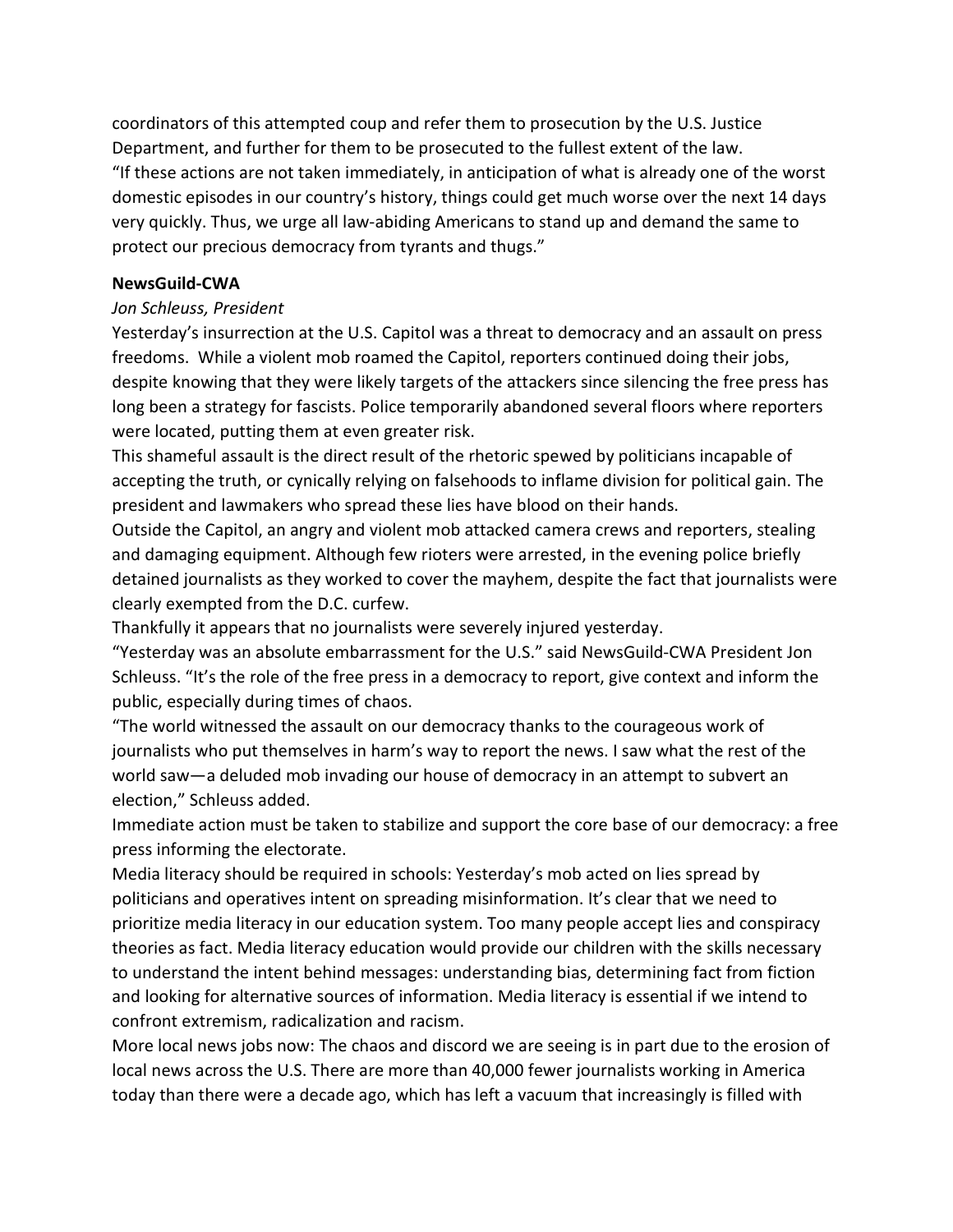conspiracy theories and partisan propaganda. The pandemic has sped up the loss of journalists across the U.S., with more than 11,000 journalists losing their jobs just in the first half of 2020. Greedy corporations, media consolidation and the gutting of newsrooms by financial players has robbed us of local truth tellers. Hedge funds and greedy private equity have been robbing us of our democracy. They need to be rooted out of our industry and we must invest in more local news jobs: through the work of local do-gooders, foundations and public support. Public policy must support a free and robust press.

Police must stop interfering with reporters: This summer dozens of reporters were targeted, assaulted and arrested by police all across the United States: after the murder of George Floyd in Minnesota, the protests in Los Angeles and in Washington, D.C. Police must be held accountable and prosecuted for interfering with the First Amendment rights of reporters gathering and disseminating the news.

### NNU: Nurses Denounce Insurrection at U.S. Capitol

"Those Responsible Should be Held Accountable"

National Nurses United (NNU) joined with people across the United States to express shock and horror at the right-wing assault on the U.S. Capitol today and called for those promoting it to be held accountable.

"Nurses agree with the statement by President-elect Biden that 'our democracy is under unprecedented assault, unlike anything we have seen in modern times' and his labelling of the violent assault on the Capitol today as 'insurrection,'" said NNU Executive Director Bonnie Castillo, RN.

"As nurses, we are deeply disturbed by the scenes of violence and threats to our elected leaders, the dedicated people who work in the Capitol, and anyone else subjected to this unconscionable attack on our most fundamental symbols of democracy," said Castillo.

"This was a violent attempt to stop Congress from confirming the people's choice for president and vice president. As such, it's an attack on democracy itself, instigated by the president of the United States," Castillo continued.

Sadly, "the actions we have seen unfold today are the inevitable result of what President Trump has inspired and incited for years, from encouraging attacks on protesters at his rallies and on officials ordering safety measures in response to the pandemic, to embracing armed white supremacists, to the constant demonization, in the starkest of terms, of his political opponents."

"All of that has escalated in the weeks leading to the election, and especially after the November vote when the president has denounced the legitimacy of a democratic election, promoted outlandish conspiracy theories, and urged his armed supporters to act to 'save this country.'"

"The president has been encouraging sedition. No one is above the law," said Castillo. "He is responsible for the scenes we have seen today at the Capitol and he should be held accountable."

Going forward, after Biden's inauguration, "we as a nation must come together to begin to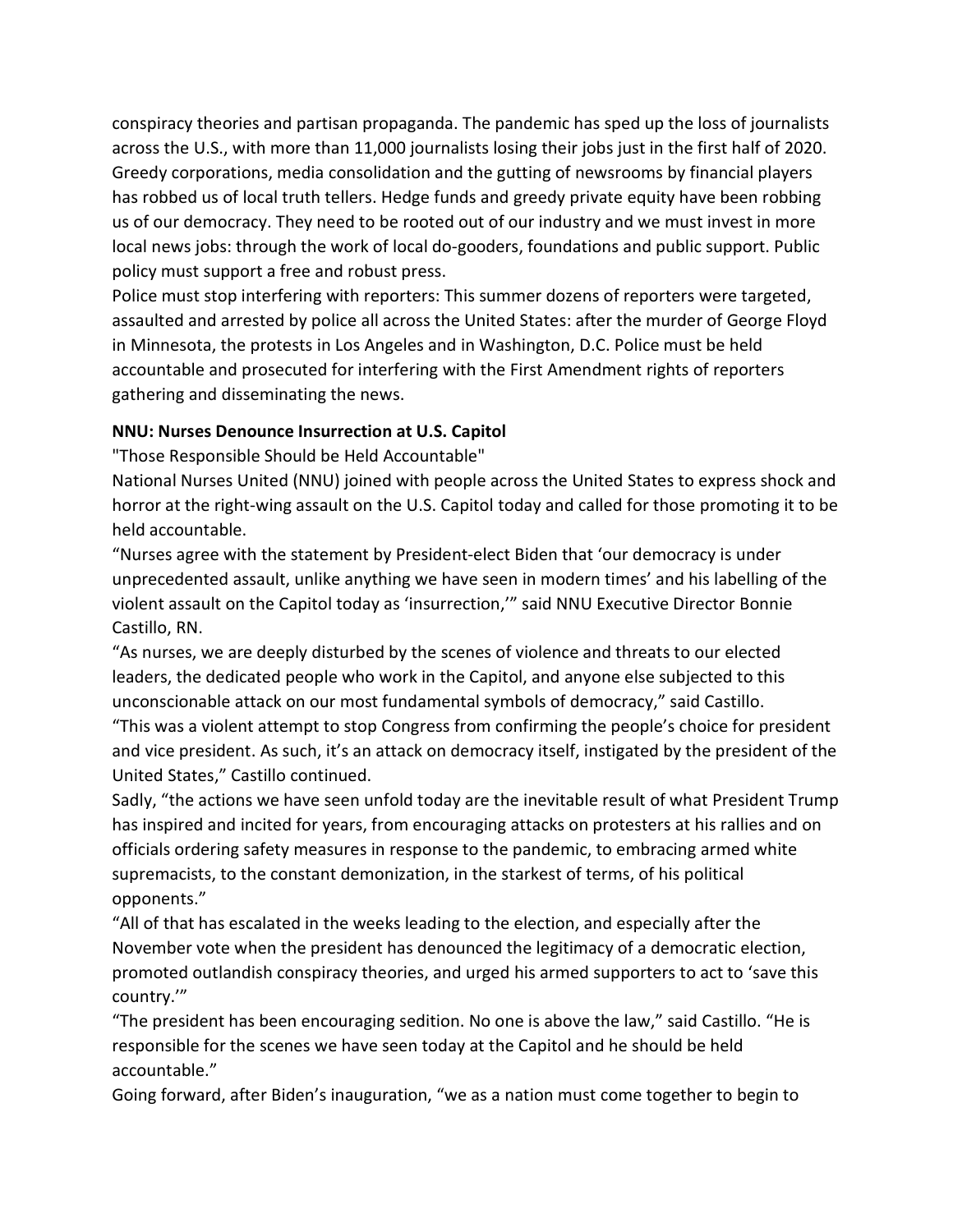heal, to refocus first and foremost on containing this terrible pandemic, and on being able to respect political differences and rebuild a democracy that has been so endangered."

#### PRIDE AT WORK

Statement by Pride at Work Executive Director, Jerame Davis, on the attack on the US Capitol today:

"What we're witnessing at the Capitol today is nothing less than an attack on our country and on our people brought to life by a president who refuses to accept that millions turned out to elect Joe Biden by overwhelming margins.

"Let there be no doubt, this is what terrorism looks like: an angry mob violently invading our Capitol and threatening our elected leaders, even the very Republican leaders - who egged them on.

"We are here today due to the cheering of some Republicans and the silence of others. This president and his Republican allies fed lie after lie to their supporters about this election in order to undermine the will of the people and desperately attempt to hold onto power they clearly do not deserve.

"They will not prevail."

# SEIU 32BJ (DC)

Jaime Contreras, Vice President of 32BJ SEIU, the largest property service workers union in the country, representing a majority Black and immigrant essential workforce with over 175,000 members in 11 states, including over 20,000 in the D.C. area and Baltimore, MD:

"As a union representing mostly Black and Brown workers, last night's horrific events were traumatizing for so many of these essential workers who saw an angry violent mob met with passive policing and deference from those charged with the safety of our nation's capital. The treatment of these domestic terrorists is a smack in the face for all of us who watched and joined peaceful Black Lives Matter marches just this summer in D.C., only to be confronted by police in riot gear with tanks, tear gas, and rubber bullets. Yesterday highlighted for many of us the stark difference of how we are treated based on nothing more than the color of our skin.

"Our hearts are with all the essential workers in D.C., who had to make their way home in the midst of chaos after the curfew last night. Our union has been focused on keeping members in the D.C. area safe and ensuring they were allowed to go home, but still be paid. Many of these immigrant essential workers escaped violent insurrections in their own homelands, only to find one in their backyard.

"What the world witnessed was sedition and the worst, unchecked white supremacy that long precedes Donald Trump and has been further enabled by Republicans at all levels of government. Last night laid bare the deep, dark cracks in our broken nation that Trump and his supporters, including Republican leaders have exacerbated through never-ending and dangerous lies that have led to this violence.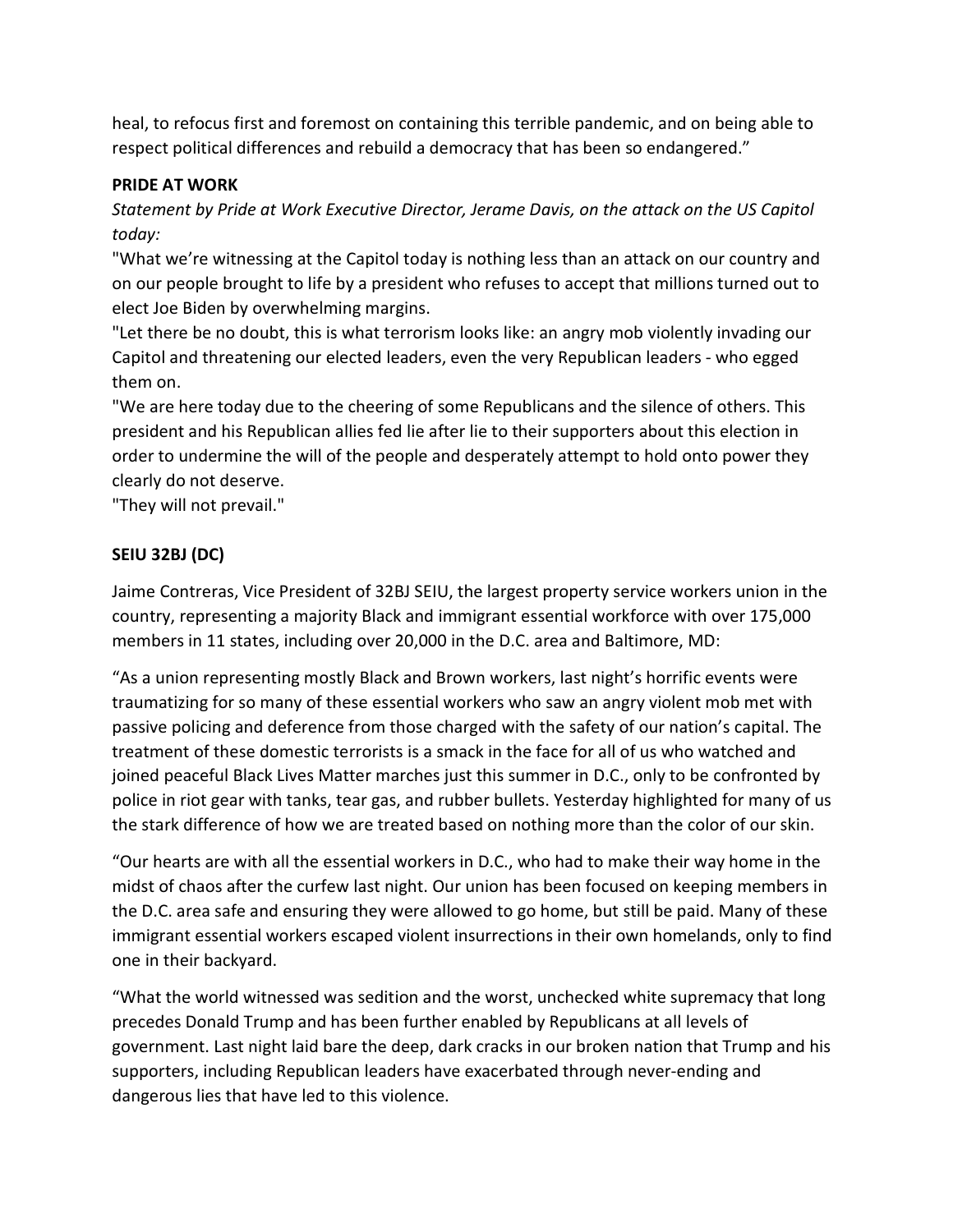"That's why, the only way to move our nation forward is to not just remove Trump immediately, but demand that all elected officials, including Republicans accept responsibility and commit to becoming part of the solution to our national crisis. This means helping to make changes to the systemic and structural racism that creates and perpetuates the social, economic and disparities that leads to law enforcement criminalizing and killing Black and Brown people, just as it leads to those same people being infected by COVID-19 at devastating rates, and bearing a greater burden of the pandemic's economic fallout.

"Despite last night's interruption, these terrorists did not win. We are starting a new, brighter era under a Biden Presidency as well as a Democratic-led Congress and Senate that now includes Georgia's first Black Senator. We will restore power into the hands of essential workers who have kept us safe and our economy running."

# UA (PLUMBERS)

### GP MCMANUS STATEMENT ON VIOLENCE AT U.S. CAPITOL TODAY

"Today's vote to certify the Electoral College results is one of many steps in the sacred and peaceful transition of power in this country. The right to peacefully protest is enshrined in the Constitution, but today's display of lawlessness and violence is dangerous and a threat to our democracy.

Make no mistake about it: the rioters who stormed the U.S. Capitol today have no interest in the rule of law. We are grateful to law enforcement and the first responders who have worked tirelessly, and continue to do so, to protect Members of Congress, their staffs, and our fellow American citizens.

In any election, the very heart of our democracy is at stake – regardless of your political affiliation or preference. Loyal opposition and advocating for your beliefs, peacefully and within the law, should and must be the norm. For over 131 years, the United Association has followed this norm even as we have disagreed with a wide range of politicians, and we will continue to do so.

Quite frankly, we are better than this as a country and as a society at large. Every UA member can do his or her part to respect all opinions, look out for our collective families, and try to be a positive force in this country we all love."

### UAW

"This is a very sad day for our nation and our democracy. This is not how this great nation, nor responsible citizens handle elections or our differences.

We are a better people than this storming mob and I am optimistic that despite today's events, we will regain our footing and we will move forward for the greater good of all of us. As a nation, we are learning in a profound way that we all have a personal responsibility to safeguard this democracy.

We cannot take our system of government for granted and we must be vigilant to ensure that our democracy maintains its historical position as the gold standard for freedom and liberty.